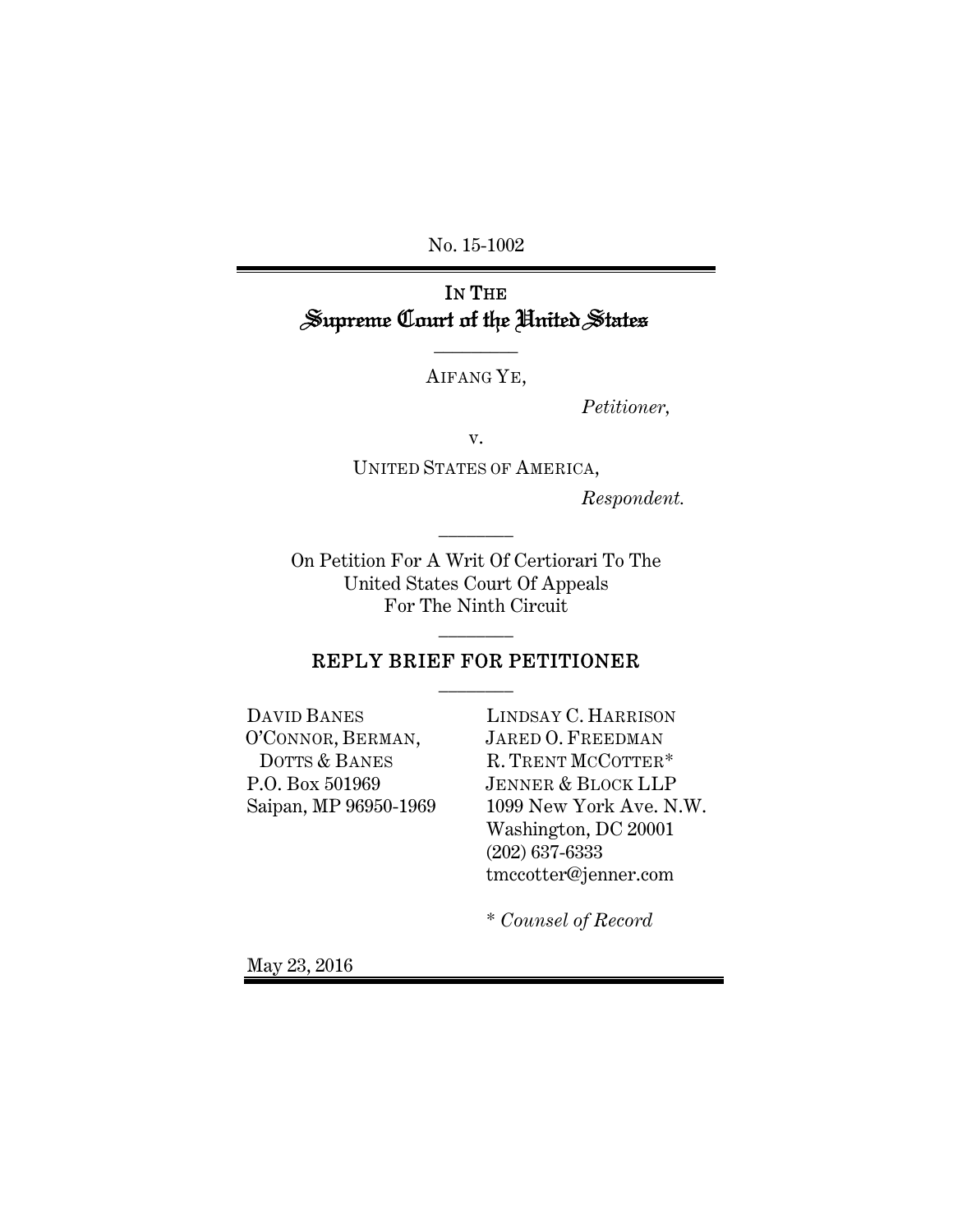## TABLE OF CONTENTS

| L. | The Government's Concessions<br>Confirm Certiorari Is Warranted3                               |
|----|------------------------------------------------------------------------------------------------|
| Н. | The Fact That A Translated<br>Statement Was Signed By The<br>Defendant Is Irrelevant For Sixth |
| Ш. | The Government's Ploy To Insulate<br>Itself From The Confrontation Clause                      |
|    |                                                                                                |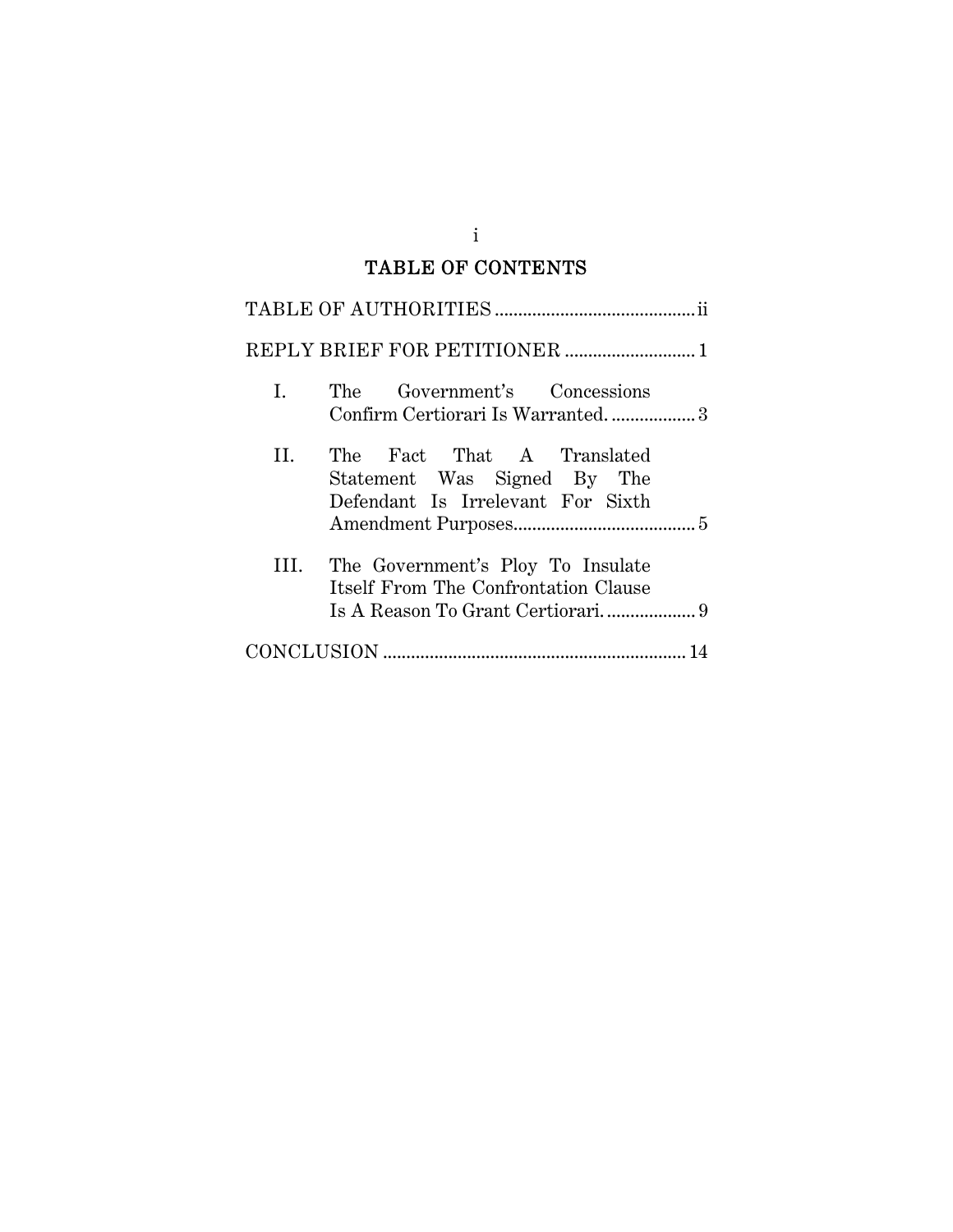## TABLE OF AUTHORITIES

## **CASES**

| Bullcoming v. New Mexico, 564 U.S. 647                                                                                                    |
|-------------------------------------------------------------------------------------------------------------------------------------------|
| Crawford v. Washington, 541 U.S. 36                                                                                                       |
| Melendez-Diaz v. Massachusetts, 557 U.S. 305                                                                                              |
| United States v. Charles, 722 F.3d 1319 (11th                                                                                             |
| United States v. Frank, 599 F.3d 1221 (11th                                                                                               |
| <b>OTHER AUTHORITIES</b>                                                                                                                  |
|                                                                                                                                           |
| United States' Motion to Admit Deposition of<br>Witness Seng Leena, United States v.<br><i>Frank</i> , No. 04-cr-20778 (S.D. Fla. Nov. 9, |

2006), ECF No. 155 .................................................... 8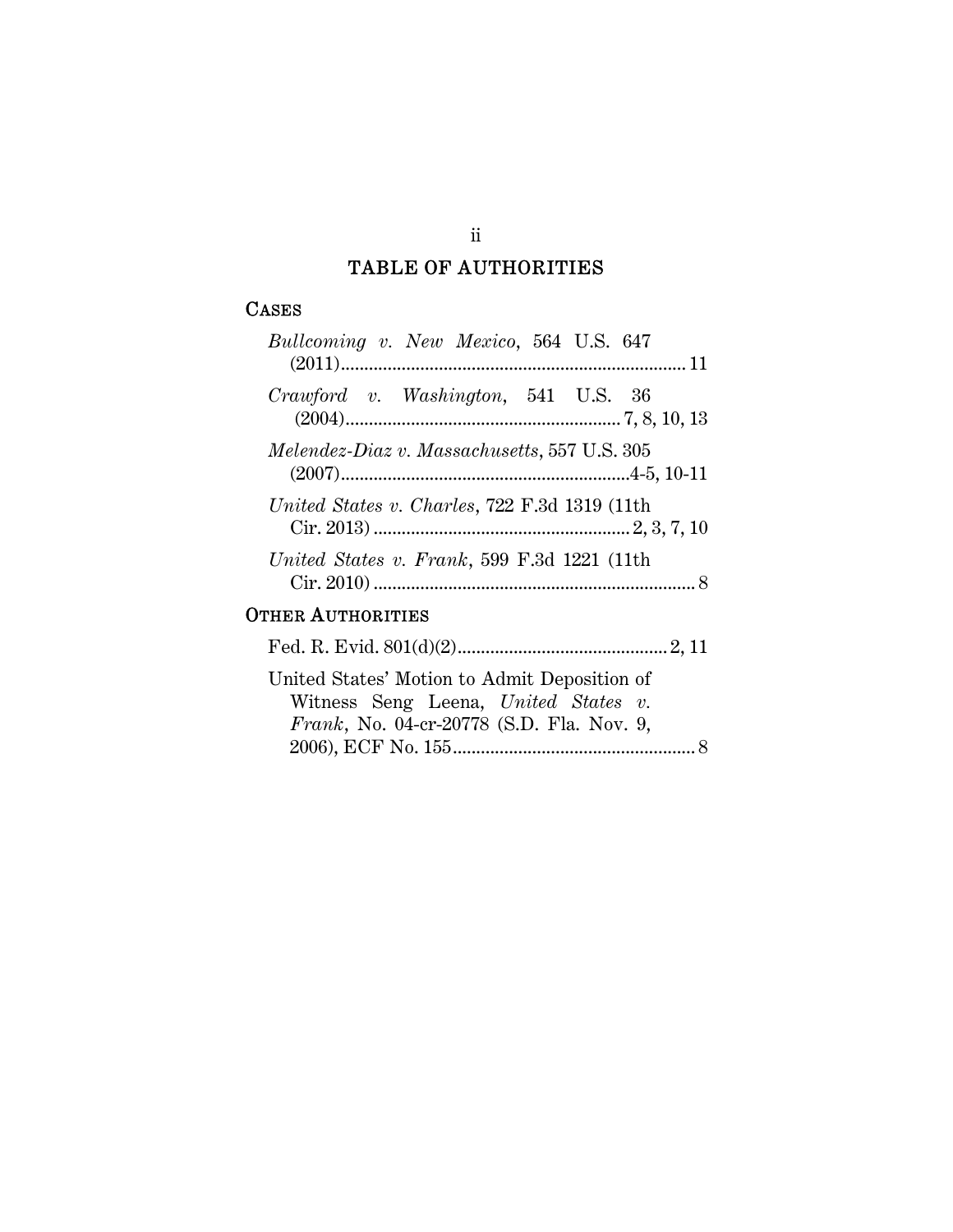#### REPLY BRIEF FOR PETITIONER

The government concedes there is a circuit split on the propriety of the language conduit test, *i.e.*, whether an interpreter's translation of foreign-language statements is properly attributable to the foreignlanguage declarant for Confrontation Clause purposes on the ground that the interpreter was a mere "language conduit." Certiorari is warranted here because the language conduit test was the sole rationale relied upon by the district court and Ninth Circuit in rejecting Petitioner's Confrontation Clause claim. *See* Part I, *infra*. That test shielded from crossexamination the DHS interpreter whose formal out-ofcourt English translation and self-serving *ex parte* affidavit were unquestionably the critical pieces of evidence against Petitioner, who cannot read, speak, or understand English. Tellingly, the government does not defend the language conduit test on its merits. *See* Pet. 25-36 (explaining why the test is inconsistent with the Confrontation Clause).

Realizing that this case directly implicates the circuit split on the survival of the language conduit test post-*Crawford*, the government attempts to conjure up an alternative basis for affirmance. Making an argument never advanced in the court below, the government primarily hypothesizes that Petitioner's signature on a copy of the government's English translation means that Petitioner "adopted" the translation—*even though she could not possibly read or understand what it said*—and thus she has no Confrontation Clause rights. BIO 8-10, 13-15.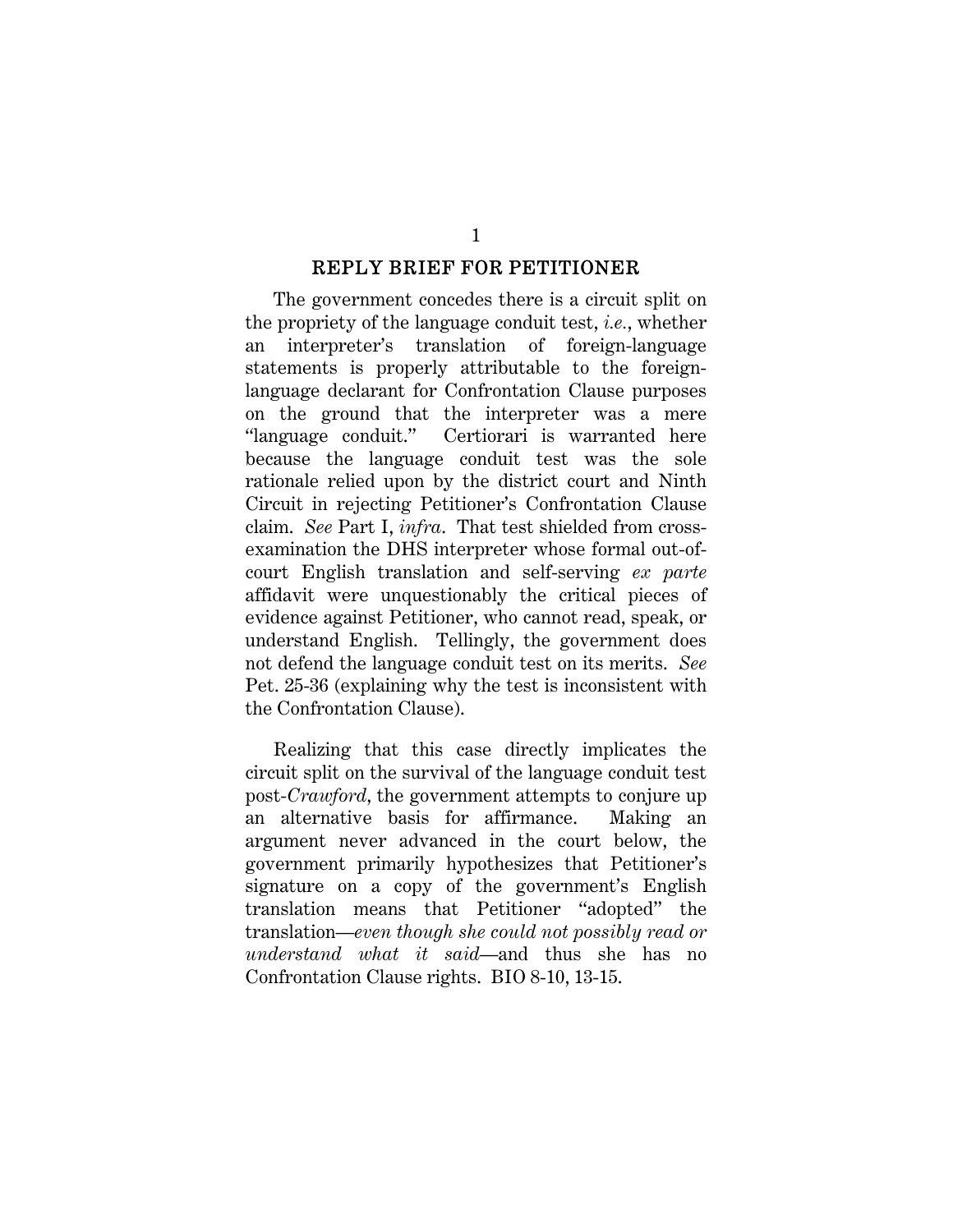But whether or not a translated statement is signed is a distinction without a difference for Sixth Amendment purposes. Even the government recognizes that a suspect cannot "adopt" a statement that she cannot understand. Thus, the government concedes, as it must, that Petitioner's signature is meaningless *unless* she had been accurately apprised of the translation's contents by the DHS interpreter, such that the English words can be seen as Petitioner's own. BIO 9, 13. The relevant question thus remains whether the Confrontation Clause allows the accuracy and trustworthiness of a translated statement to be made by a judge using *ex parte* affidavits, as the government argues; or instead must be made by a jury relying on witness testimony, as Petitioner argues. *See* Part II, *infra*. The fact that a translated statement has been "signed" simply begs the question of whether the translation was accurate in the first place.

Accordingly, at the very first step, the government's signature-as-adoption "distinction" just repackages the language conduit test that the courts below used. The government's attempt to reframe the issue fails, because in all translator cases, the government proffers the same legal fictions to argue that a defendant unwittingly adopted a translation. For example, in *United States v. Charles*, 722 F.3d 1319, 1325-27 (11th Cir. 2013), the Eleventh Circuit rejected the government's argument that the translator and defendant had impliedly adopted each other's statements under Federal Rule of Evidence 801(d)(2)—*the same rule the government invokes here*. BIO 8-9.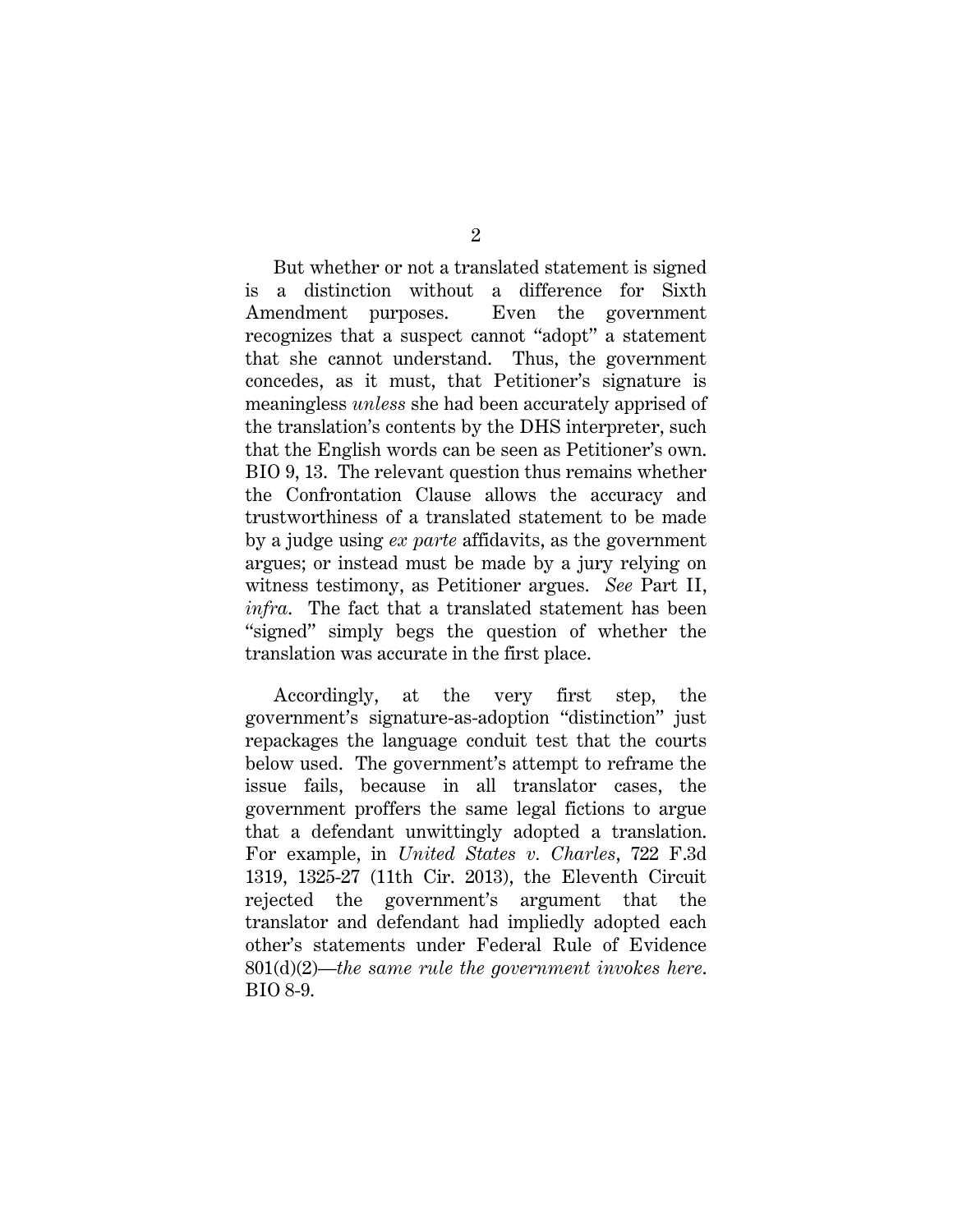Regardless of the name the government gives its theory, it has always involved the same analysis and served the same purpose: to obtain a conviction based on an out-of-court translation, without ever allowing the translator to be cross-examined.

Thus, the *sole* reason the government can muster for denying certiorari here is that this case directly implicates the exact same legal questions as the cases that the government concedes have resulted in a split. The petition for a writ of certiorari should be granted.

### I. The Government's Concessions Confirm Certiorari Is Warranted.

The government first acknowledges that the district court and Ninth Circuit both rejected Petitioner's Confrontation Clause claim *exclusively* on the ground that the language conduit test did not require the government to make the DHS interpreter available for confrontation. BIO 5-6. The government then concedes that "disagreement has emerged among courts of appeals concerning the application of the Confrontation Clause to certain translated statements" pursuant to the language conduit test. BIO 11. Citing the very same cases that Petitioner presented, *see* Pet. 16-23, the government acknowledges that "[t]hree courts of appeals have found no Confrontation Clause problem in such testimony following *Crawford*," but "[o]ne court of appeals has reached a contrary conclusion." BIO 11-12 (citing *Charles*, 722 F.3d at 1321; *United States v. Shibin*, 722 F.3d 233, 235, 248 (4th Cir. 2013); *United States v. Budha*, 495 F. App'x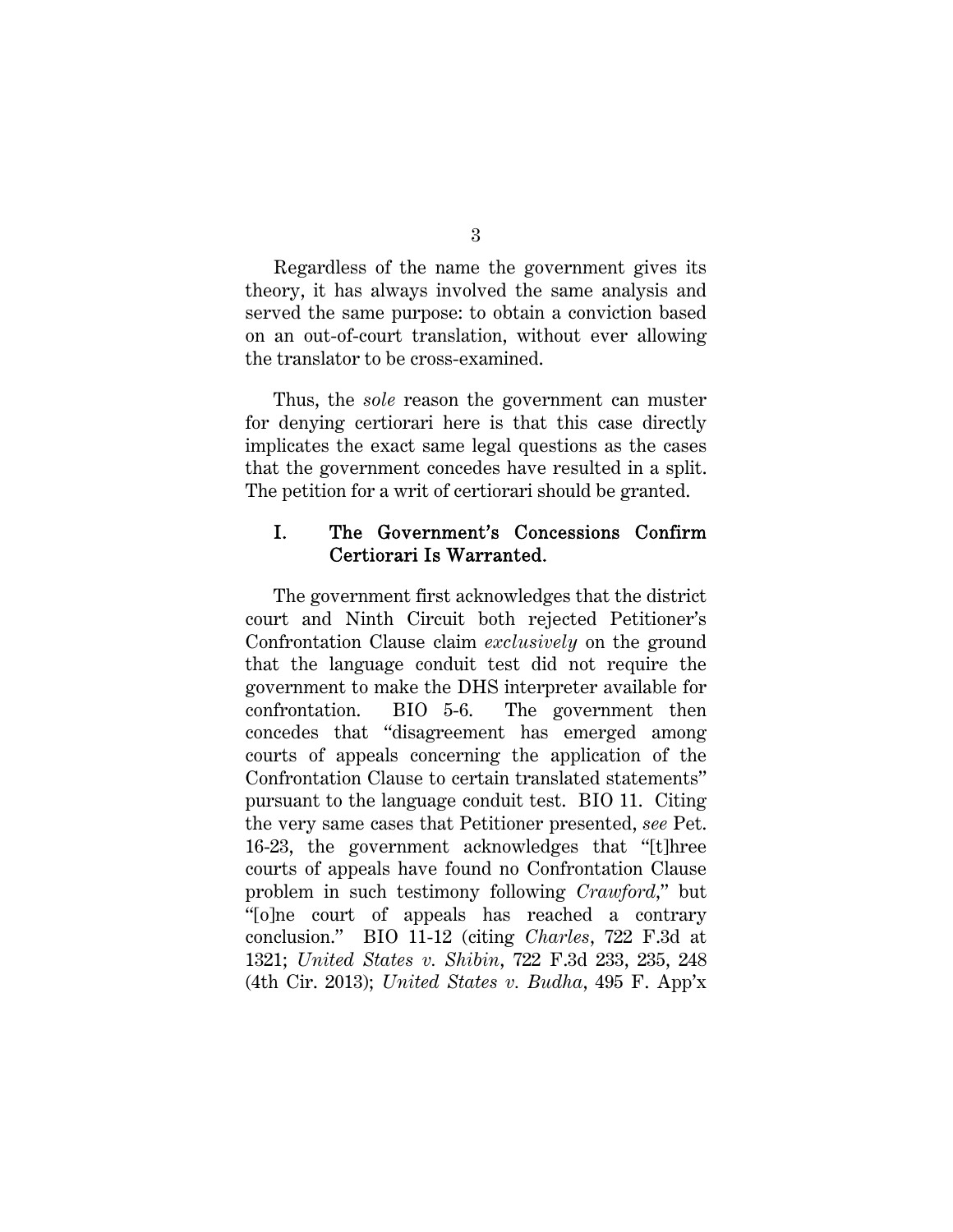452, 454 (5th Cir. 2012); *United States v. Orm Hieng*, 679 F.3d 1131, 1140 (9th Cir. 2012)). The government also confirms that state appellate courts are split on the issue. BIO 12 n.4.

While the government perfunctorily claims that this Court should wait for further percolation—because "*only* four courts of appeals have addressed the continuing validity" of the language conduit test, BIO 14 (emphasis added)—a 3-1 split is more than sufficient to warrant certiorari, especially given the unchallenged evidence that those four circuits hear the vast majority of cases involving translators. *See* Pet. 24-25.

The government next claims that a formal translation compiled by a government employee during a police interrogation is actually not "testimonial." BIO 10. But the government admitted below that the interpreter here "relayed testimonial statements and questions designed to elicit them." Response to Petition for Rehearing En Banc 15. In any event, the government acknowledges there is a circuit split on this question. *See* BIO 13, 15.

The government also concedes that the trial court here directly relied on an *ex parte* "sworn declaration from the interpreter" that listed her credentials and swore that her translation was "'true, accurate, and to the best of [her] ability.'" BIO 5 n.2. But the government never responds to Petitioner's argument that the "Sixth Amendment does not permit the prosecution to prove its case via *ex parte* out-of-court affidavits." *Melendez-Diaz v. Massachusetts*, 557 U.S.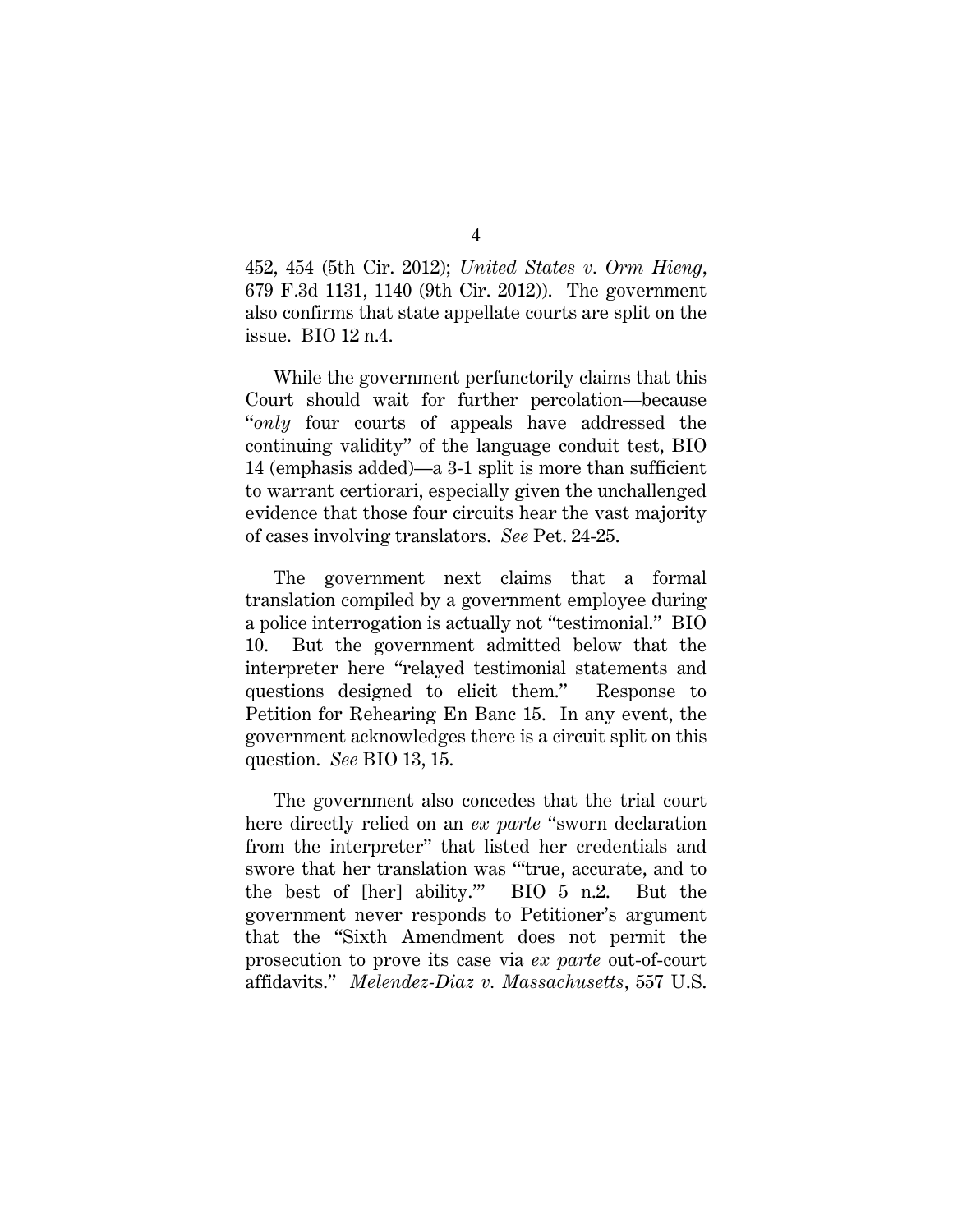305, 329 (2007); Pet. 30. Nor does the government respond to this Court's warning that a governmentemployed translator "may feel pressure—or have an incentive—to alter the evidence in a manner favorable to the prosecution." 557 U.S. at 318; Pet. 38.

In sum, the government concedes that the decisions below rest squarely on an important issue of constitutional law on which the circuits are split. If allowed to stand, the decision below would permit the same abuses that this Court has held the Confrontation Clause was designed to prevent. Pet. 28-35. These concessions are more than enough to warrant certiorari.

### II. The Fact That A Translated Statement Was Signed By The Defendant Is Irrelevant For Sixth Amendment Purposes.

The sole ground offered by the government for why this Court should deny review is that the ICE agent and the DHS translator who interrogated Petitioner told her to sign a copy of the government's English translation, which consisted entirely of words that Petitioner *did not write, did not speak, and did not understand*. BIO 8-10, 13-15. The government's reliance on this fact as a distinguishing characteristic is a red herring, because it simply repackages the language conduit theory and begs the question.

1. Standing alone, the fact that Petitioner unwittingly signed the translated English statement is irrelevant. As the government itself acknowledges,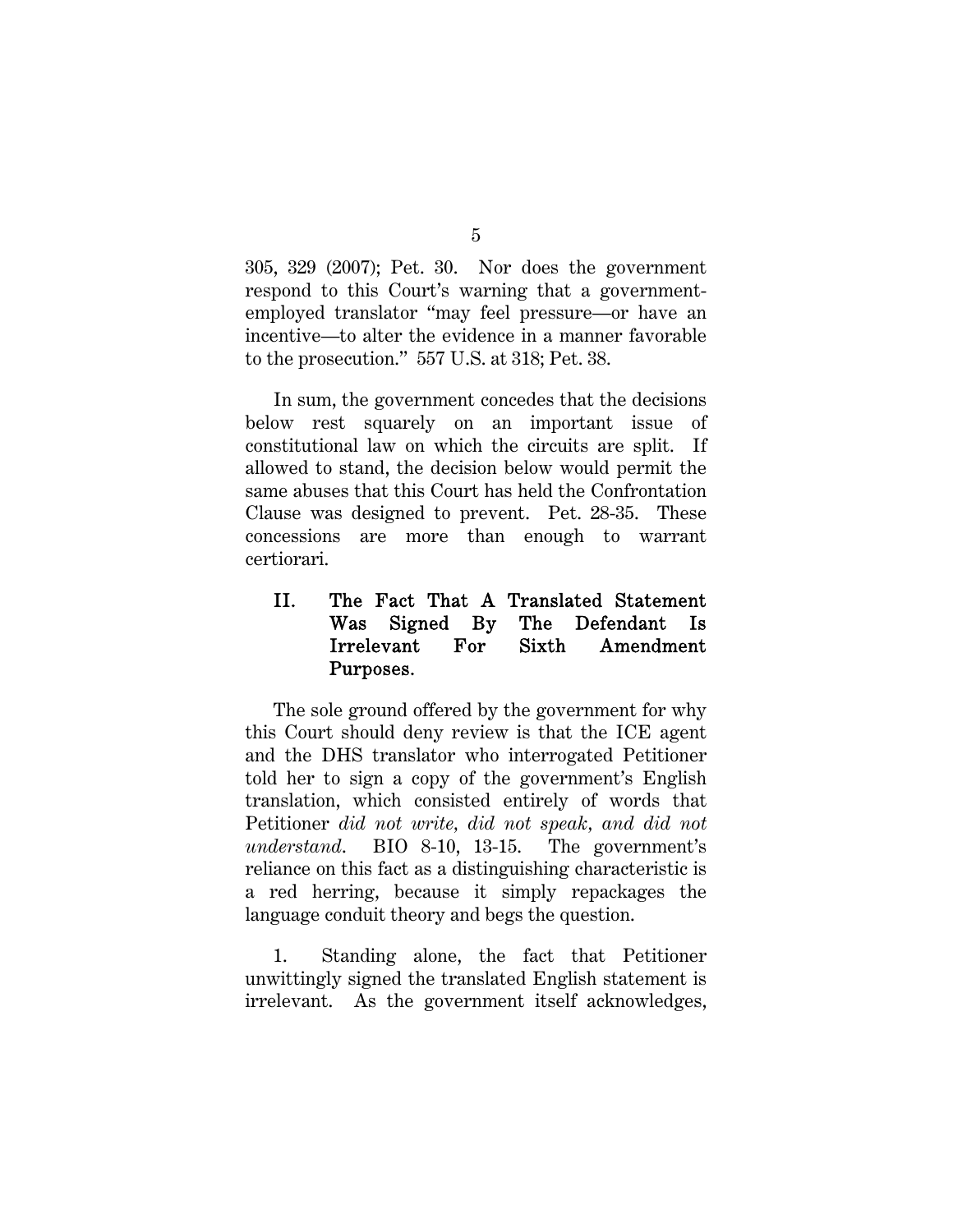Petitioner's signature could have adopted the translated statement *only* if the government shows that Petitioner was meaningfully "apprised of the statement's contents" by the DHS interpreter. BIO 9; *see also* BIO 13 (same). Accordingly, the government's newfound argument—just like the language conduit test—depends entirely on whether the translator was trustworthy and the translation was accurate, such that it could represent Petitioner's own words. Pet. App. 12a-14a. Also just like the language conduit test, the government claims that these accuracy and trustworthiness determinations can be made by a judge relying on the DHS interpreter's out-of-court, *ex parte* affidavit swearing that her work was "'true, accurate, and to the best of [her] ability.'" BIO 5 n.2. When viewed in this light, it is clear that the government's signature-as-adoption theory just restates the language conduit test, both in its purpose and in its methodology.

The entire point of Petitioner's claim is that the only way to know whether she was accurately "apprised of the [English] statement's contents" by the DHS interpreter, BIO 9, would be to call the interpreter and subject her to cross-examination about the accuracy of her work and what she told Petitioner—which is precisely what Petitioner demanded at trial and the government refused to allow.

In other words, regardless of whether there was a signature, the central question in this case is the same: under the Confrontation Clause, who gets to decide whether a testimonial translation is accurate and whether the translator had an incentive to mislead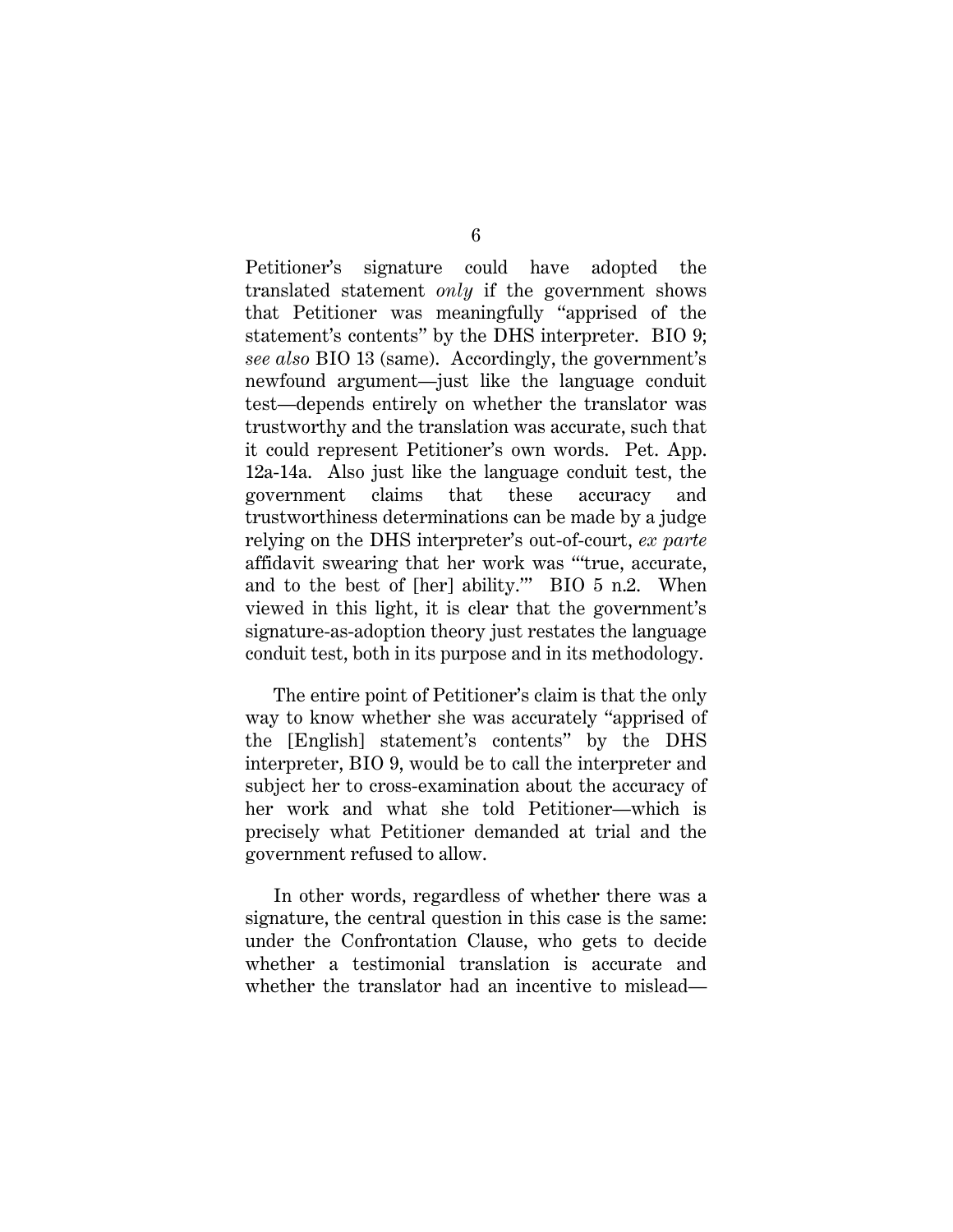the trial judge, or the jury? The government's reliance on the signature just begs the question. *Crawford v. Washington*, 541 U.S. 36, 61 (2004) ("Admitting statements deemed reliable by a judge is fundamentally at odds with the right of confrontation.").

Given this, it is unsurprising that the government never raised the signature theory at the Ninth Circuit, which—like the district court—relied exclusively on the language conduit test and never found the signature to be a distinguishing or even relevant fact. Tellingly, the government's opposition to rehearing *en banc* on the language conduit issue never even *mentioned* that the translation was signed, let alone that the signature was a critical fact. This confirms that the government's newfound reliance on the signature is a makeweight distinction.

The government's dissembling is nothing new. In all translation cases, the government relies on the same theory but occasionally calls it something different. For example, in *Charles* the government contended that a government translator was the defendant's implied "agent" and thus the translation was a party admission under the Federal Rules of Evidence. *Charles*, 722 F.3d at 1325-27. As the government acknowledges, the Eleventh Circuit rejected that claim, holding that even if the Federal Rules of Evidence would attribute the translation to the defendant, "that would not make 'the interpreter's statements … the same as the defendant's own statements' for purposes of the Confrontation Clause." BIO 13 (quoting *Charles*,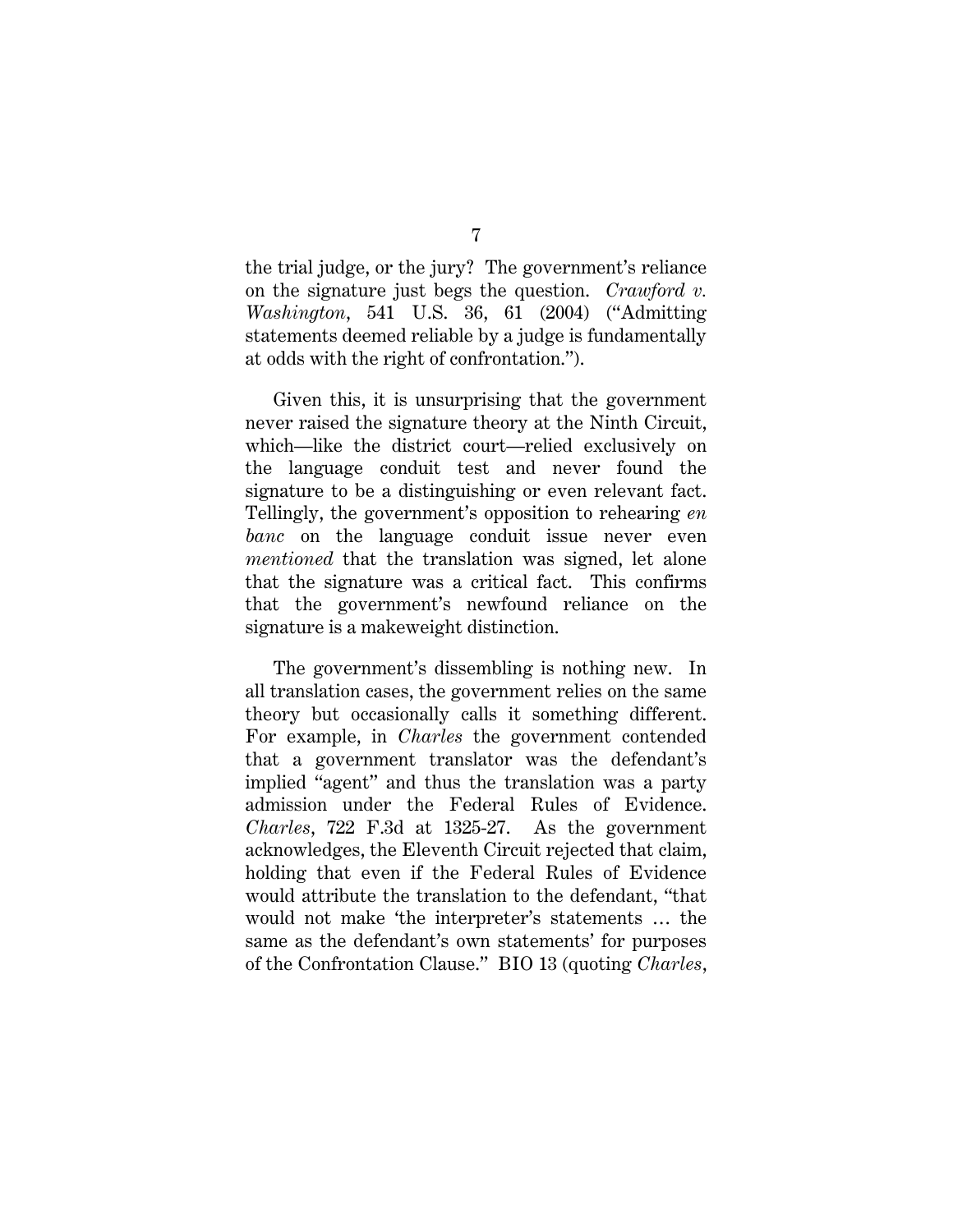722 F.3d at 1325, 1326). The same conclusion applies here.

2. In its attempt to create a vehicle issue here, the government heavily relies on a footnote in *United States v. Frank*, 599 F.3d 1221, 1240 n.21 (11th Cir. 2010), to claim that Petitioner's Confrontation Clause claim would fail even in the Eleventh Circuit, which later rejected the language conduit test in *Charles*. BIO 9, 13-14. In reality, *Frank* shows that Petitioner actually would have prevailed in the Eleventh Circuit and thus confirms the circuit split. The government argues that *Frank* found no Confrontation Clause violation because the defendant had signed his translated confession. BIO 9, 13-14. But in fact, Frank's Confrontation Clause claim actually failed because *"defense counsel had full opportunity to develop [the translator's] testimony through crossexamination" taken in the presence of the defendant*. United States' Motion to Admit Deposition of Witness Seng Leena at 2, 5, *United States v. Frank*, No. 04-cr-20778 (S.D. Fla. Nov. 9, 2006), ECF No. 155 (emphasis added). In other words, notwithstanding his signed confession, Frank was still allowed to fully crossexamine his accuser—an opportunity that the government refused to provide to Petitioner. 1

l

<sup>1</sup> The translator in *Frank* could not attend trial, so the government flew him from Cambodia, and the parties deposed him before trial—a procedure that *Crawford* expressly endorsed. *See* 541 U.S. at 57.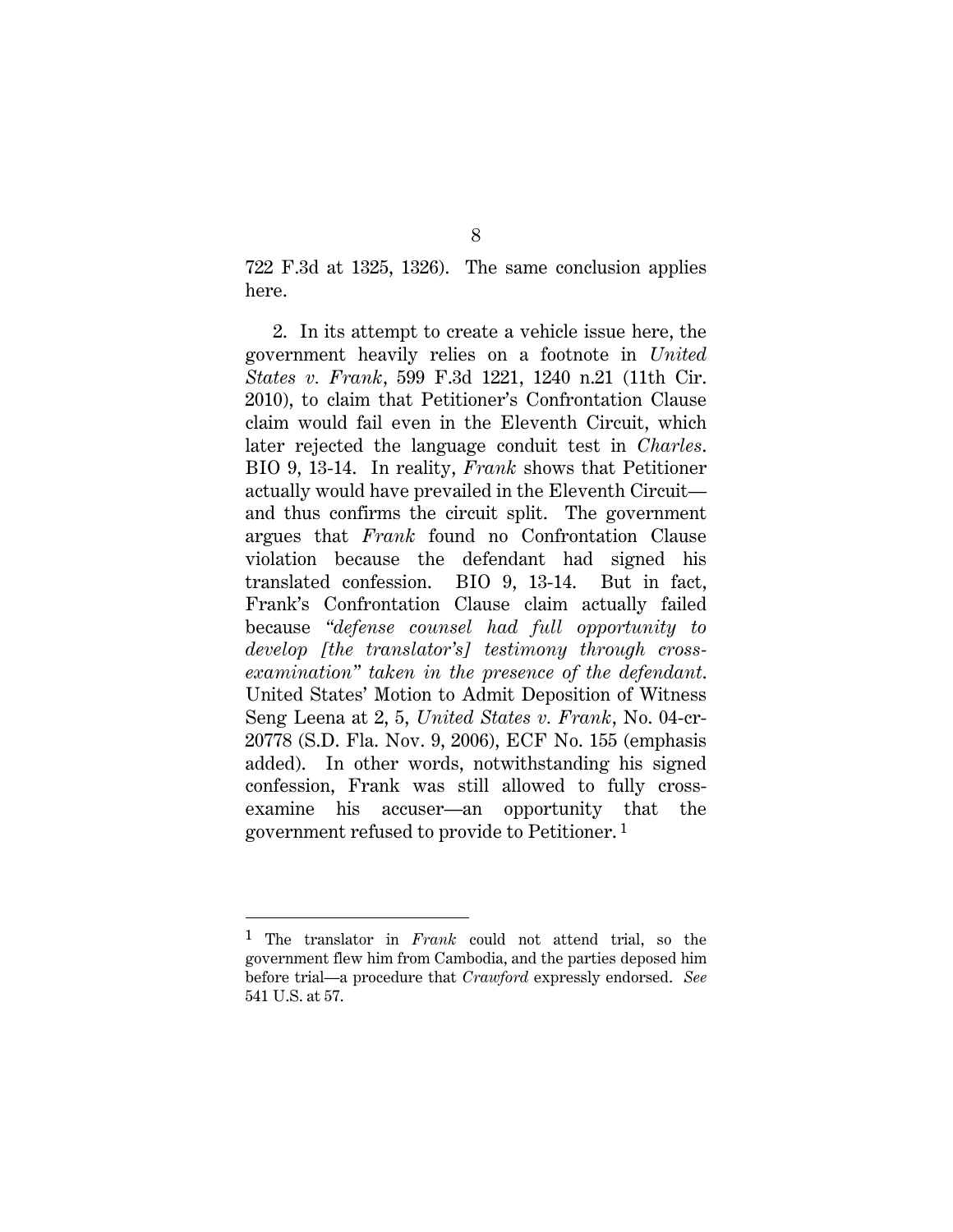Accordingly, far from helping the government, *Frank* actually confirms there is a circuit split *even when the defendant signed the translation*. Courts rejecting the language conduit theory do so regardless of whether a translated statement was signed by the defendant. The prosecutors here refused to make the DHS interpreter available at *any* time for *any* kind of questioning by defense counsel, and instead offered a self-serving *ex parte* affidavit. C.A.E. 50. But in the Eleventh Circuit, a defendant in the exact same circumstances would have the opportunity to fully cross-examine the translator face-to-face, regardless of the fact that the defendant had signed the translation.

Because the government's attempts to distinguish this case all collapse back into the same language conduit test, and because the government concedes there is a circuit split on that issue, the Court should grant the petition.

### III. The Government's Ploy To Insulate Itself From The Confrontation Clause Is A Reason To Grant Certiorari.

Another critical flaw in the government's signatureas-adoption theory is that it erroneously suggests that the rules of evidence can trump the Confrontation Clause. *See, e.g.*, BIO 8-9 (citing the Federal Rules of Evidence for why the government did not have to call the DHS interpreter). This Court has repeatedly rejected the argument that the Confrontation Clause's "application to out-of-court statements introduced at trial depends upon 'the law of Evidence for the time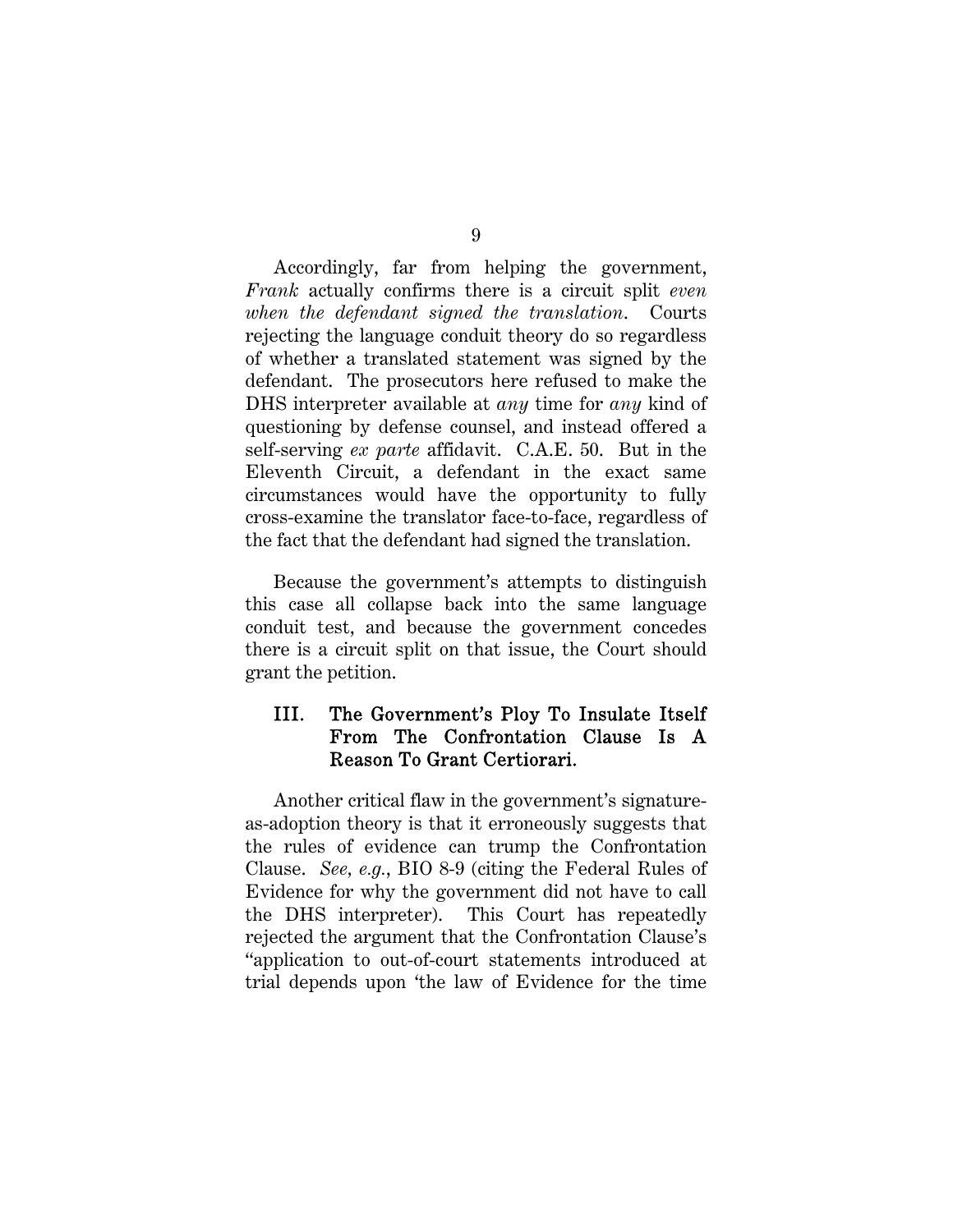being.'" *Crawford*, 541 U.S. at 50-51; *accord Melendez-Diaz*, 557 U.S. at 321 (even if test results qualified under hearsay exception for business records, "their authors would be subject to confrontation nonetheless"). Certiorari is warranted here to reject the government's argument once again.

1. Relying on the rules of evidence, the government claims that the translation represented "what petitioner had told" the interrogating officer. BIO 4. But no one can dispute that the translation was actually "what *the DHS interpreter* had told" the interrogating officer. No amount of hand-waiving or reliance on the rules of evidence can change the fact that the English words in the "confession" were literally those of the DHS interpreter, not Petitioner, who had no ability to understand what the English statement said. Petitioner's *amici*—professional court interpreters and linguistic professors—fully agree on this point.2

Accordingly, just like in *Charles*, Petitioner "is the declarant of her out-of-court [Chinese] language statements and the language interpreter is the declarant of [the] out-of-court English language statements." 722 F.3d at 1324. Because the DHS interpreter was the declarant of the testimonial translation, the government was required to make the interpreter available for questioning, regardless of what the rules of evidence said. *Melendez-Diaz*, 557 U.S. at 324 ("Whether or not they qualify as business or

<sup>2</sup> *See Amicus* Br. of Mass. Ass'n of Court Interpreters 6-14; *Amicus* Br. of Interpreting and Translation Professors 8-11.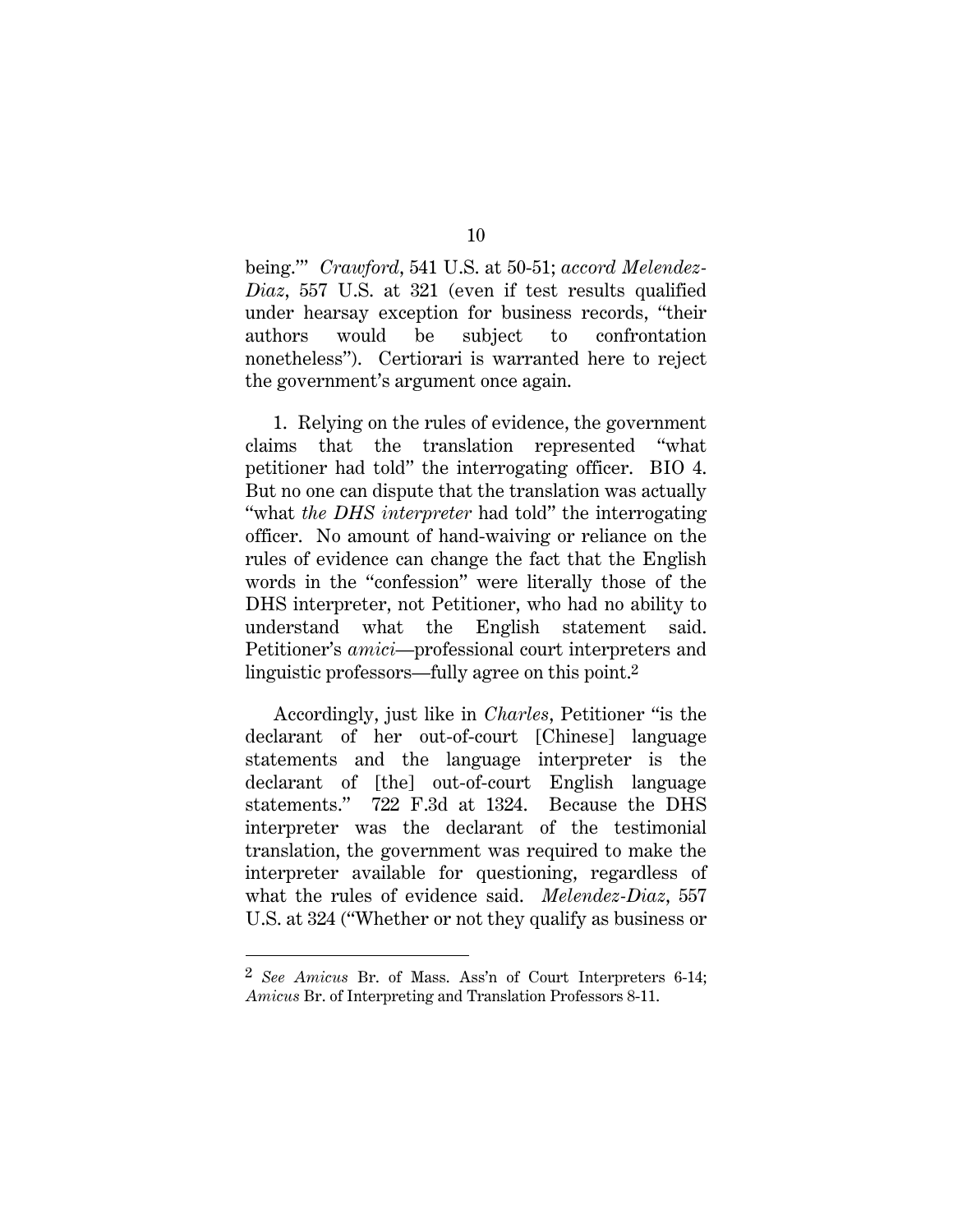official records, the analysts' statements here prepared specifically for use at petitioner's trial—were testimony against petitioner, and the analysts were subject to confrontation under the Sixth Amendment."); Pet. 26-27.

In *Bullcoming v. New Mexico*, 564 U.S. 647 (2011), the government tried the very same tactic of relying on legal fictions to avoid having the *true declarant* testify before a jury. The government insisted that the rules of evidence permitted a surrogate witness to testify, rather than the person who had actually prepared the critical lab test certificate—and therefore the Confrontation Clause was satisfied. *Id.* at 655-56. This Court properly rejected the government's surrogate theory for the simple reason that the Confrontation Clause does not permit surrogate witnesses, who are wholly inadequate for confrontation. *Id.* at 661 ("[T]he analysts who write reports that the prosecution introduces must be made available for confrontation ….").

The Eleventh Circuit applied this rule in *Charles* and held that even if Federal Rule of Evidence  $801(d)(2)$ —the same rule the government uses here<sup>3</sup> would attribute a translation to the defendant, "that would not make 'the interpreter's statements … the same as the defendant's own statements' for purposes

l

<sup>3</sup> *See* BIO 8-9; Ninth Circuit Answering Br. for United States 23 (noting that language conduit theory "rests on a Rule  $801(d)(2)$ ) agency theory").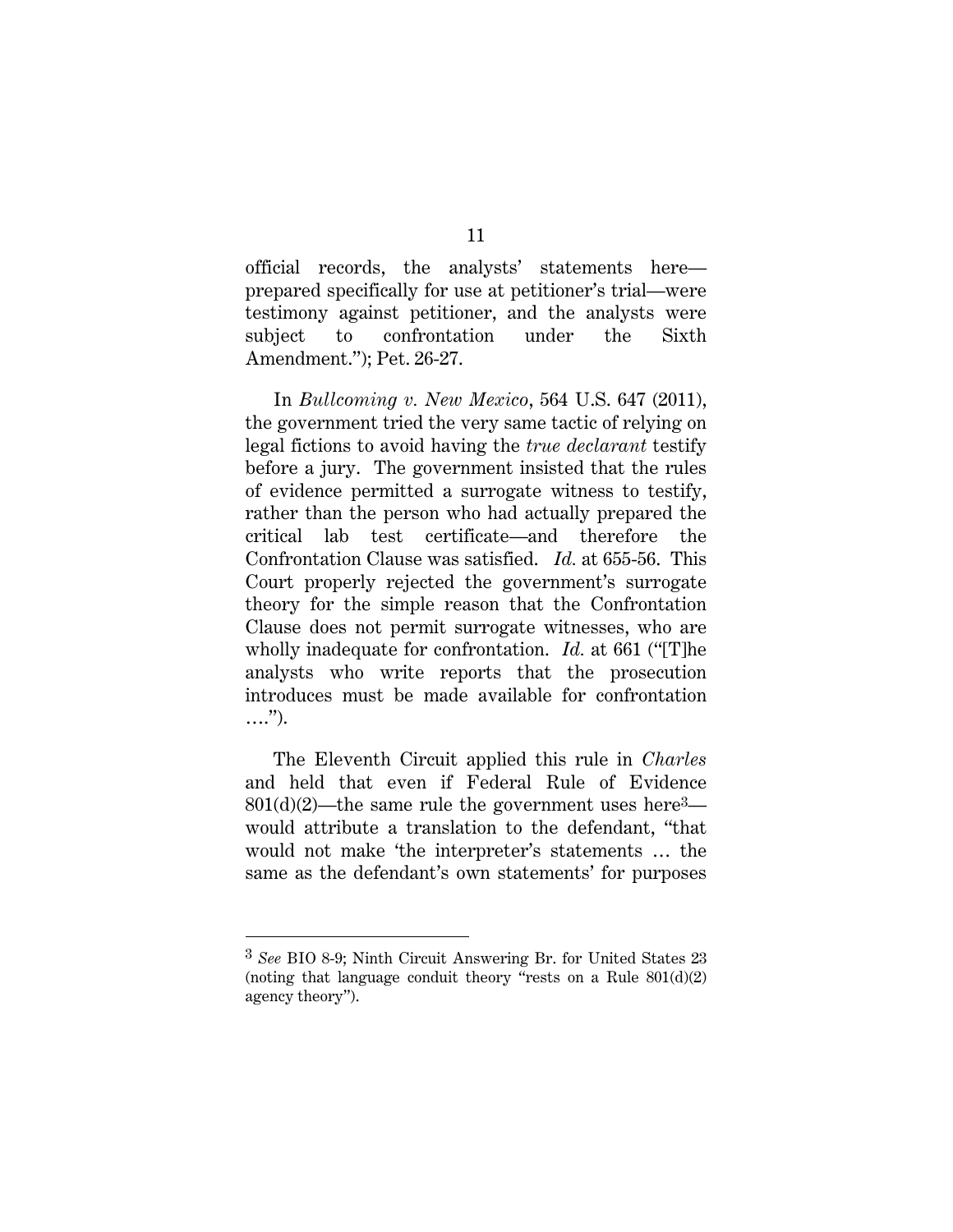of the Confrontation Clause." BIO 13 (quoting *Charles*, 722 F.3d at 1325, 1326).

Here, the government likewise offered the translation through a wholly inadequate surrogate— ICE agent Ryan Faulkner, who admitted he was "completely reliant" on the DHS interpreter and had no idea what the interpreter told Petitioner. C.A.E. 497. The same rule applies here as in *Bullcoming* and *Charles*: regardless of the legal fictions and rules of evidence the government might employ to "attribute" the DHS translator's statement to Petitioner, the fact remains that Petitioner was convicted based on a formal, out-of-court statement made by the DHS interpreter, and that is why the government was required to call the interpreter.

2. This case illustrates why the Confrontation Clause does not depend on the rules of evidence. In its attempt to avoid the consequences of one overreach (the failure to make the DHS interpreter available), the government hides behind another: the fact that two government law enforcement employees told Petitioner to sign a statement written in a language she cannot understand. Far from curbing government abuses as the Confrontation Clause was designed to do, the government's theory would actually encourage abuse, especially in the context of defendants with language barriers. Government-paid translators interrogating non-English-speaking suspects could write down falsely incriminating English "confessions" and then have the suspects unwittingly initial them—thereby ensuring the suspects will not only be convicted but will be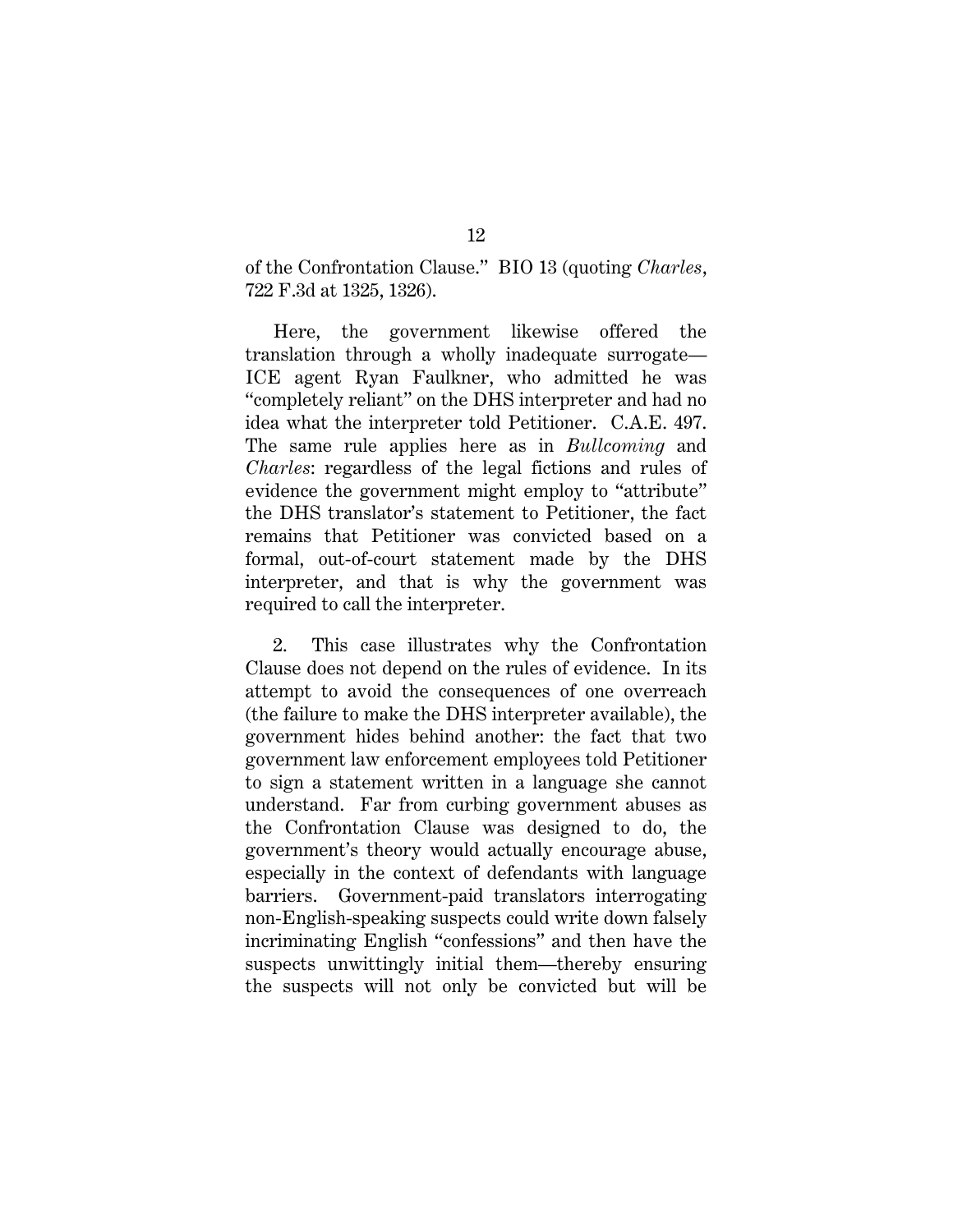unable even to call the government translators for questioning.4

The government's suggestion that it can rely on legal fictions to obtain a conviction at any cost is reminiscent of inquisitorial regimes whose abuses gave rise to the Sixth Amendment. *See Crawford*, 541 U.S. at 43-44. For this additional reason, the government's reliance on the signature-as-adoption theory must be rejected.

\* \* \*

The government concedes that the courts below rejected Petitioner's Confrontation Clause claim based solely on the language conduit test. The government also concedes there is a circuit split on that issue. Certiorari is therefore warranted, despite the government's attempt to reframe its own merits arguments as vehicle issues.

<sup>4</sup> This example is hardly an exaggeration. *See Amicus* Br. of Mass. Ass'n of Court Interpreters 21-22.